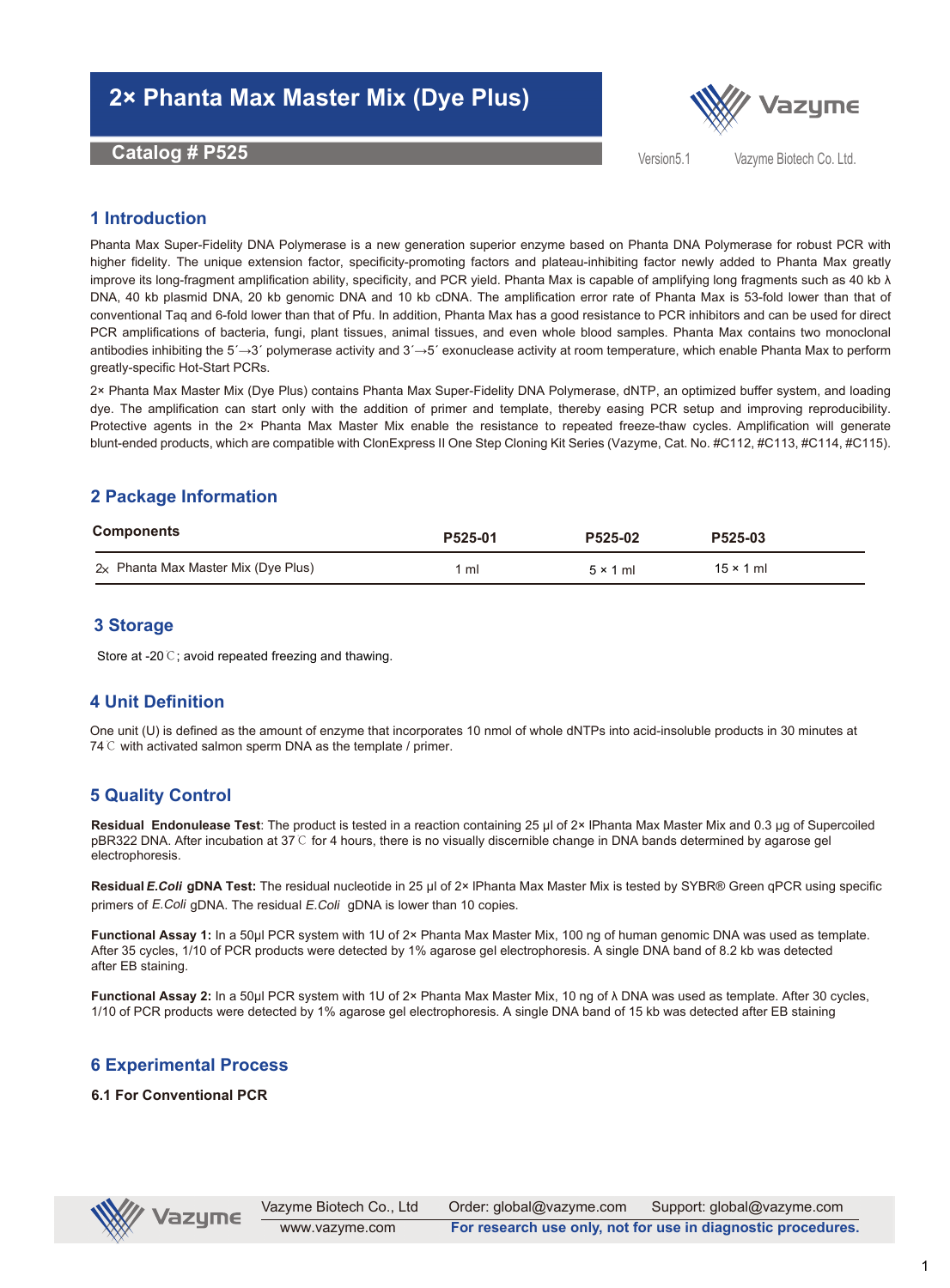#### **Recommended PCR System**

Keep all components on ice during the experiment. All components need to be mixed up thoroughly after thawing and put back to -20℃ immediately for storage after using.

| ddH <sub>2</sub> O                   | up to 50 $\mu$ |  |
|--------------------------------------|----------------|--|
| 2 × Phanta Max Master Mix (Dye Plus) | 25 µl          |  |
| Primer 1 $(10 \mu M)$                | $2 \mu$        |  |
| Primer $2(10 \mu M)$                 | $2 \mu$        |  |
| Template DNA <sup>a</sup>            | x µl           |  |

The PCR Enhancer (Vazyme Cat. # P021) is recommended for unsuccessful amplification of fragments with GC content > 60%. a. Optimal reaction concentration varies in different templates. In a 50 µl system, the recommended template usage is as follows:

| Templates            | <b>Input Template DNA</b>                                 |
|----------------------|-----------------------------------------------------------|
| Genomic DNA          | 50 - 400 ng                                               |
| Plasmid or Virus DNA | 10 pg- 30 ng                                              |
| cDNA                 | 1 - 5 µl ( $\leq$ 1/10 of the total volume of PCR system) |

#### **Recommended PCR Program**

| <b>Steps</b>                  | Temperature    | Time               | Cycles    |  |
|-------------------------------|----------------|--------------------|-----------|--|
| Pre-denaturation <sup>a</sup> | $95^{\circ}$ C | 30 sec / 3 min     |           |  |
| Denaturation                  | $95^{\circ}$ C | 15 sec             |           |  |
| Annealing b                   | 56°C - 72°C    | 15 sec             | $25 - 35$ |  |
| Extension <sup>c</sup>        | $72^{\circ}$ C | $30 - 60$ sec / kb |           |  |
| Final Extension               | $72^{\circ}$ C | 5 min              |           |  |

a. For pre-denaturation, the recommended temperature is 95℃, and the recommended time is 30 sec for plasmid / virus DNA and 3 min for genomic DNA / cDNA.

b. For annealing, the recommended temperature is the Tm of the primers. If the Tm of the primers is higher than 72℃, the annealing step can be removed (two-step PCR). If necessary, annealing temperature can be further optimized in a gradient. In addition, the amplification specificity depends directly on the annealing temperature. Raising annealing temperature is helpful to improve poor amplification specificity.

c. Longer extension time is helpful to increase the amplification yield.

#### **6.2 For Long-fragment PCR**

Phanta Max Super-Fidelity DNA Polymerase can extraordinarily perform a long-fragment amplification with high specificity and yields. If the recommended program is failure to work, the following Touch Down two-step PCR may be helpful:

| <b>Steps</b>           | <b>Temperature</b> | Time        | <b>Cycles</b> |
|------------------------|--------------------|-------------|---------------|
| Pre-denaturation       | $95^{\circ}$ C     | 3 min       |               |
| Denaturation           | $92^{\circ}$ C     | 15 sec      | 5             |
| Extension              | 74℃                | 60 sec / kb |               |
| Denaturation           | $95^{\circ}$ C     | 15 sec      | 5             |
| Extension              | 72℃                | 60 sec / kb |               |
| Denaturation           | $95^{\circ}$ C     | 15 sec      | 5             |
| Extension              | 70℃                | 60 sec / kb |               |
| Denaturation           | $95^{\circ}$ C     | 15 sec      | 25            |
| Extension              | $68^{\circ}$ C     | 60 sec / kb |               |
| <b>Final Extension</b> | $68^{\circ}$ C     | 5 min       | 1             |

It is recommended to use high-quality templates and long primers . Increasing the input of template DNA may be helpful to improve the amplification yield.

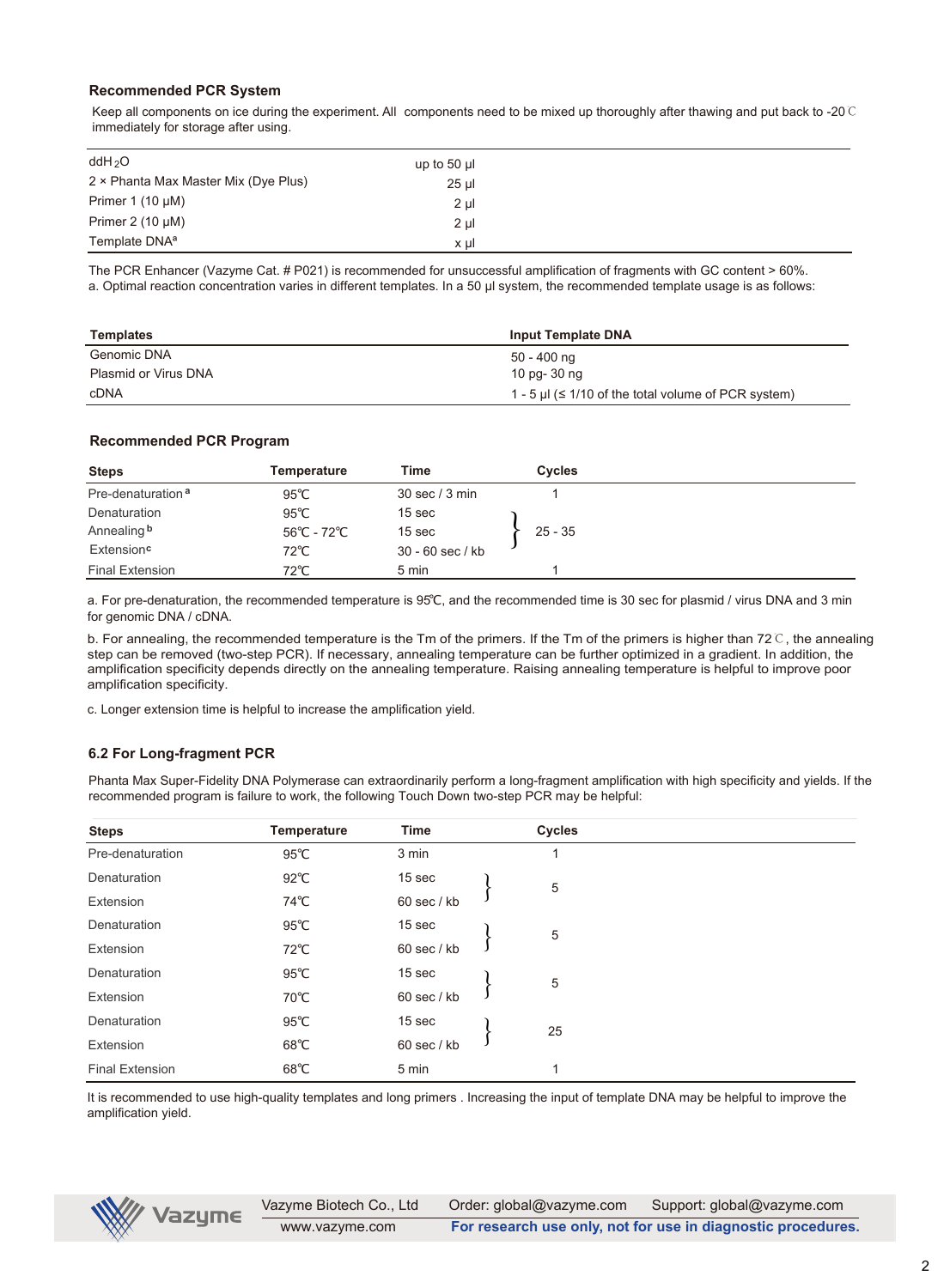#### **6.3 For PCR Using Crude Material as Template**

Phanta Max Master Mix have a good resistance to PCR inhibitors and can be used for direct PCR amplifications of bacteria, fungi, plant tissues, animal tissues, and even whole blood samples. Crude materials that have been successfully amplified with Phanta Max Master Mix are as follows:

| <b>Sample Type</b>     | <b>Amplification Method</b> | Template Recommendation (for a 50 µl PCR system) |
|------------------------|-----------------------------|--------------------------------------------------|
| Whole Blood            | Direct PCR                  | $1 - 5$ µ                                        |
| Filter Paper Dry Blood | Direct PCR                  | $1 - 2$ mm <sup>2</sup> filter paper             |
| <b>Cultured Cells</b>  | Direct PCR                  | Little amount of cells                           |
| Yeast                  | Direct PCR                  | A monoclone or 1 µ suspension                    |
| <b>Bacteria</b>        | Direct PCR                  | A monoclone or 1 µ suspension                    |
| Mold                   | Direct PCR                  | Little amount of sample                          |
| Sperm                  | Direct PCR                  | Little amount of sample                          |
| Plankton               | Direct PCR                  | Little amount of sample                          |
| <b>Plant Tissue</b>    | Direct PCR                  | $1 - 2$ mm <sup>2</sup> tissue                   |
| Mouse Tail             | PCR with lysate             | 1 - 5 µl lysate $*$                              |
| Food                   | PCR with lysate             | 1 - 5 µl lysate*                                 |

\* Lysate Preparation:



Lysis Buffer: 20 mM of Tris-HCl, 100 mM of EDTA, 0.1% SDS, pH 8.0 (not included in this kit).

## **7 Attentions**

- 1. Use high-quality templates.
- 2. DO NOT use dUTP or any primers or templates that contain uracil.
- 3. The Phanta Max Super-Fidelity DNA Polymerase has strong proofreading activity. Therefore, the PCR products must be purified before adding A-Tailing when TA cloning.
- 4. Primers design notes:
	- \* Choose C or G as the last base of the 3'-end of the primer.
	- \* Avoid continuous mismatching at the last 8 bases of the 3'-end of the primer.
	- \* Avoid hairpin structure at the 3'-end of the primer.
	- \* Tm of the primers should be within the range of 55℃ 65℃ (recommend to calculate in Primer Premier 5), and the Tm difference between F<br>and B primers should be less than 1℃ and R primers should be less than 1℃.
	- \* Additional sequence should not be included when calculating Tm of the primers.
	- \* GC content of the primers should be within the range of 40% 60%.
	- \* The general distribution of A, G, T, C in the primers should be uniform, and avoid using regions with rich GC and rich AT.
	- \* Keep complementary sequence less than 5 bases within the primers or between two primers, and complementary sequence less than 3 bases<br>at the 3'-end of the primers at the 3'-end of the primers.
	- \* Please search the specificity of the designed primers by NCBI BLAST to avoid non-specific amplification.